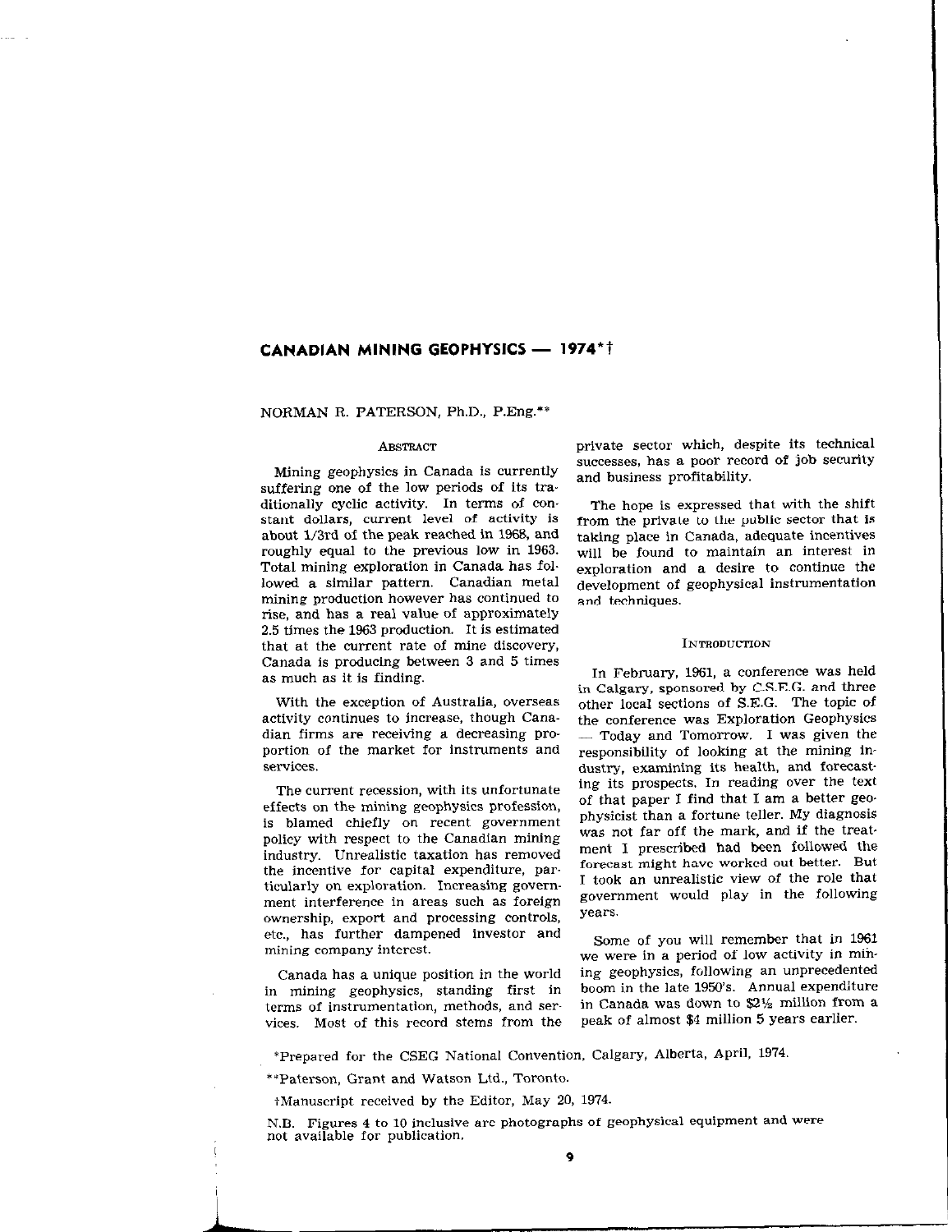The smaller exploration companies were being squeezed out by new controls on stock promotions. The government was taking a bigger and bigger piece of company profits and wages were increasing faster than metal prices. Sounds familiar doesn't it?

Despite the problems one had to be optimistic in 1961 because there were many things going for us:

1. We had the best developed mining geophysical technology in the world.

2. Geophysics had discovered mineable orebodies in the preceding 5 years at a cost of less than \$1 million per mine.

3. Discovery rate by all methods in Canada was only a small fraction of production, leading to inevitable metal shortages if the trend were to continue.

4. Important new geophysical methods were being developed that could significantly increase the discovery rate if properly applied.

It is thirteen years since that conference and we find ourselves in an almost identical situation. We in Canada are suffering from the biggest mining exploration depression in history. The small exploration companies are not being threatened now - they are virtually extinct. Governments, both provincial and federal, have settled on policies of public ownership (meaning control with. out incentive or experience, earnings without risk, expenditure without accountability). Foreign owned resource companies are being discouraged on the shaky premise (presumably) that the revenue and employment accruing from their activities are less useful than those derived from similar Canadianowned operations. Incentives for investment have been almost totally removed, environmental controls have been instituted out of all proportion to the dangers that exist, and labour has been encouraged to believe that unemployment is an acceptable alternative to hard work. These and other pressures have served to reduce expenditure in mining geophysics to a level (in 1961 dollars) comparable to that prevailing 13 years ago, despite an annual production rate that is almost six times as large.

For the remainder of this paper, I am going to look at some of the factors that have led to the current situation. I will list the main things we have going for us and try to anticipate future developments, both technical and economic. As far as the political scene is concerned I draw no conclusions but fear the worst. As Hillaire Belloc put it:

Here richly, with ridiculous display,

The Politician's corpse was laid away.

While all of his acquaintance sneered and slanged,

I wept; for I had longed to see him hanged.

#### HIsToRY

A brief history of mining geophysics in Canada follows:

Before 1950: We experienced the first stirrings of modern mining geophysics. Early pioneers in, Canada including Thomas Edison, Lachlan Gilchrist and Hans Lundberg; and later, Arthur Brant, Tuzo Wilson, Norm Keevil. Stan Davidson and Sherwin Kelly. Emphasis was on magnetic, self-potential and resistivity techniques.

1950.1959: Major developments started in 1950 with activity by McPhar and INCO, and culminated in fifteen discoveries by mining geophysics in the years 19551959. Canada produced well.known personalities such as Seigel, Grant, Morley, Collett, Wait, Ward, West, Becker, Faessler, Wagg, Hutchison, Smellie, McLachlan, Robinson, Cartier, Clarke, Salt, Mousuf, Reford, Baldwin, Ruddock, Strangway, Hood, Barringer, and many others.

The decade was notable for developments in ground and airborne EM, which methods accounted for most of the mine discoveries.

1960.Present: EM developments, a peculiarly Canadian field, continued, and methads proliferated. Discoveries continued but at a lower rate. Costs escalated but economic pressure on the industry kept prices down. Many contracting companies went under; others merged or were bought out. Induced polarization achieved its first suc-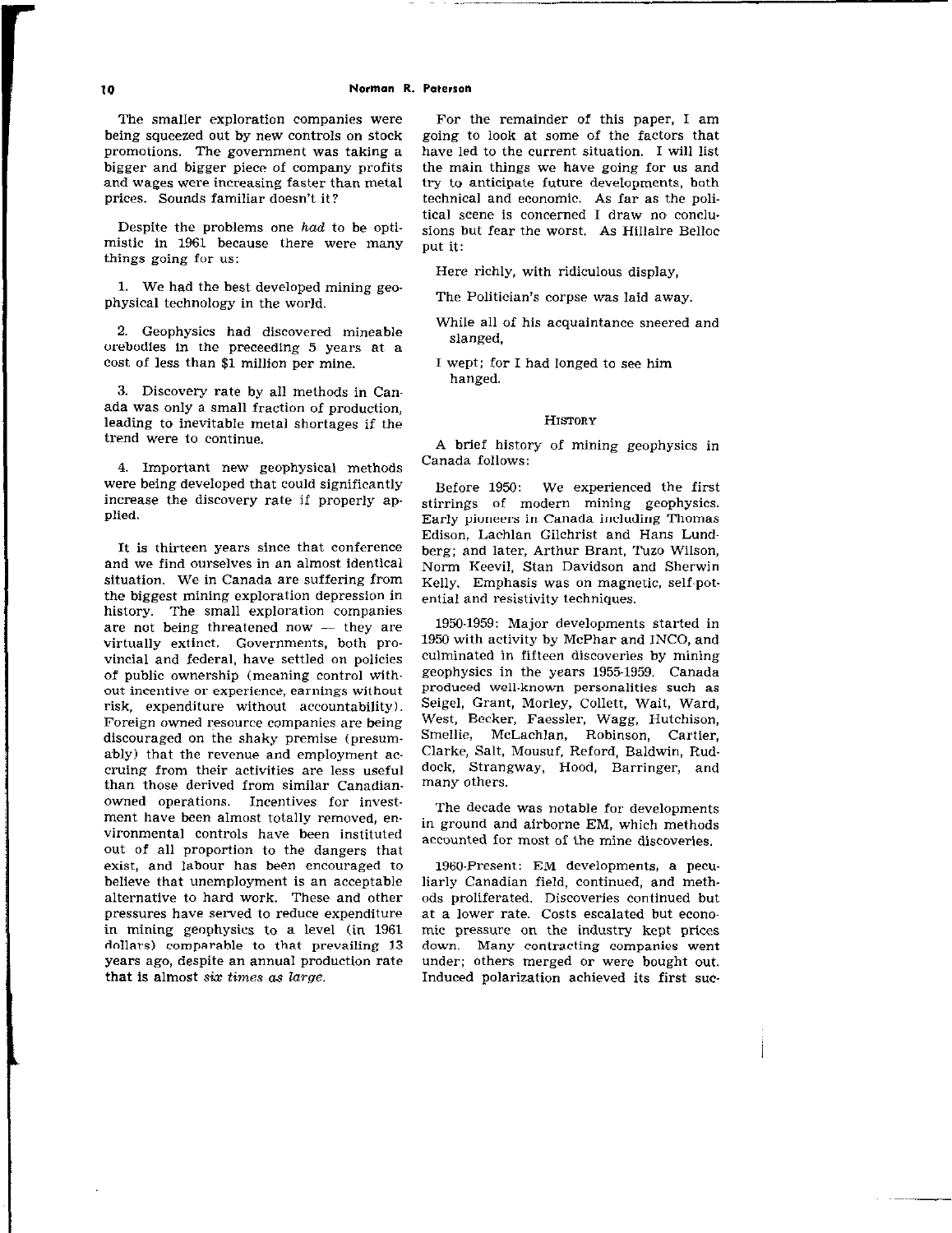

Fig. 1.

cesses at Pine Point and in the Highland Valley. By 1969 IP accounted for one-third of all ground geophysical expenditure in Canada.

Figures 1 and 2 show the level of industry activity in Canada and worldwide in the years 1961 to 1973, compared with Canadian metallic mineral production. Figures are shown in actual dollars (Fig. 1) and constant, 1961, dollars (Fig. 2).

With the exception of the period since 1970, total mineral exploration is seen to be keeping pace with production, at an average annual growth rate of about 15% in actual dollars, 11.5% in 1961 dollars. Discovery rate, however, has remained relatively constant, with geophysics accounting for an increasing proportion of new mines. Mine discoveries are indicated but unfortunately we have no accurate information on the value. It would appear however that the average value of ore discovered annually in

the period 1967-1971, at today's metal prices, is somewhere in the vicinity of \$300 to \$500 million. This compares with an annual production rate of between five and ten times that figure.

11

Despite the increasing gap between discovery and production, and despite the ever improving success rate by geophysical methods, it is evident that geophysical expenditure has not kept pace with either production or money spent on other methods. In fact, in 1961 dollars, we are precisely where we were 13 years ago in terms of geophysical activity. The same is true, but to a much lesser extent, for worldwide geophysics, the Canadian and Australian contributions being largely to blame for the reduction in level.

It is quite apparent that the last three years have been difficult ones for the Canadian exploration industry as a whole, and mining geophysics in particular. Before examining the causes and effects, let us look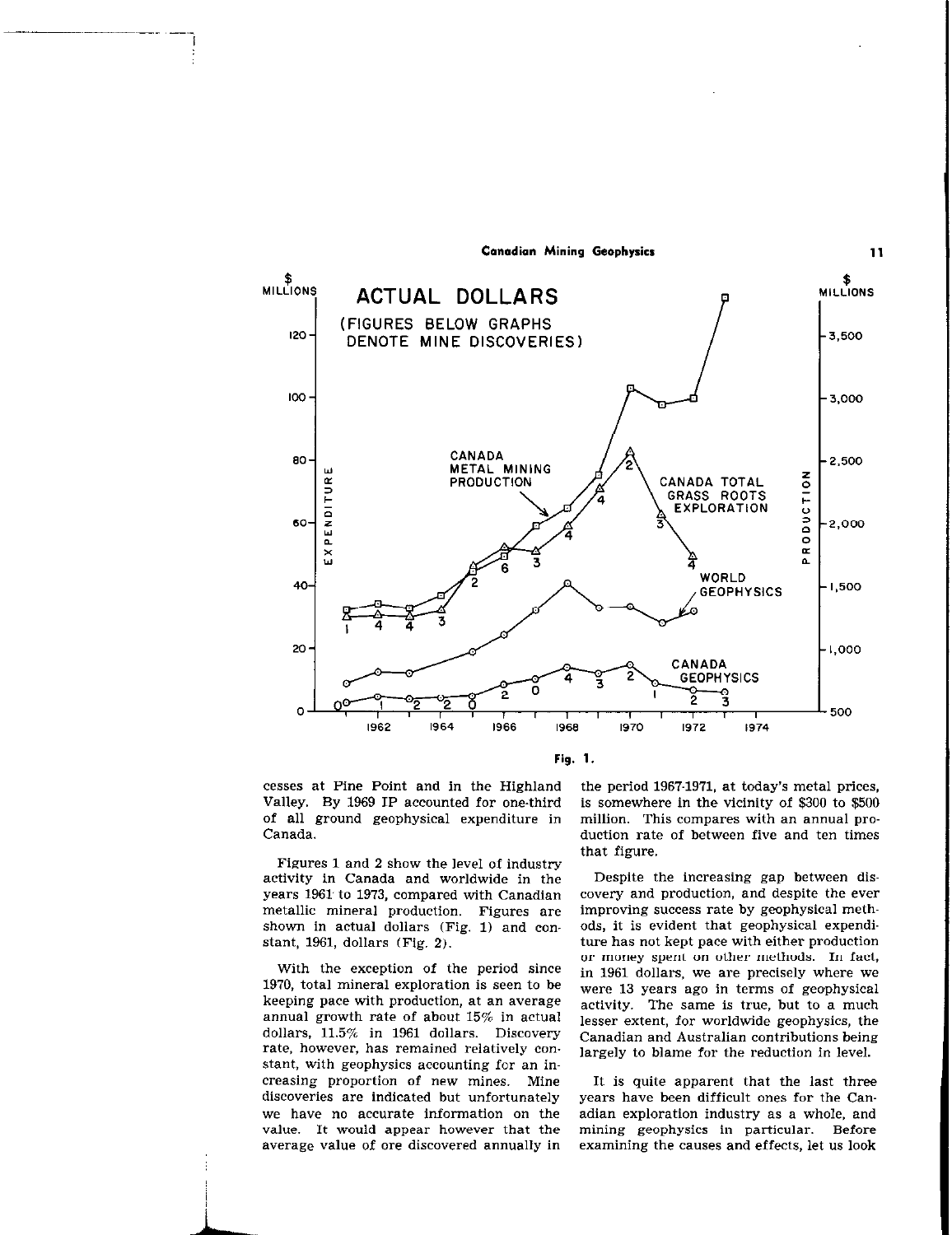

at a few facts about mining geophysics in Canada.

# Facts about Mining Geophysics in Canada<br>1. Research  $\mathbf{1}$ .  $\mathbf{1}$

According to a review recently carried out by Dr. Harold Seigel, President of Scintrex Limited, between \$1.5 and \$2 million is spent annually on research and development by the Canadian mining geophysical industry. For an industry that earns a gross of about \$18 million, including instruments and foreign contracts, this is an incredibly high<br>figure, and probably unequalled by any other industry in the world. It is all the more remarkable when one considers that with few if any exceptions the companies doing Few if any exceptions the companies doing the research have been losing money heavily in recent years.

Considering however that geophysical<br>methods have been responsible for at least methods have been responsible for at least  $\frac{1}{2}$  to  $\frac{1}{2}$  and  $\frac{1}{2}$  million worth of new ore per

year in Canada, a research expenditure of only 1% of that amount is quite modest.

Government funding of industrial research has helped greatly in recent years. Without this support it is doubtful whether Canadian firms could have survived the last few years without a major sacrifice of technolo. gical progress.

BY way of comparison, the government also spent \$2 million in 1973 to assist Indian and Eskimo people to "conduct research into land claims and treaty rights".

## 2. Innovation

The level of innovation in mining geophysics is extremely high. With few exceptions (fluxgate magnetometers for example), instruments are obsolete within two to three years after market introduction. It is quite common for equipment in use on a project to be of a type that was not even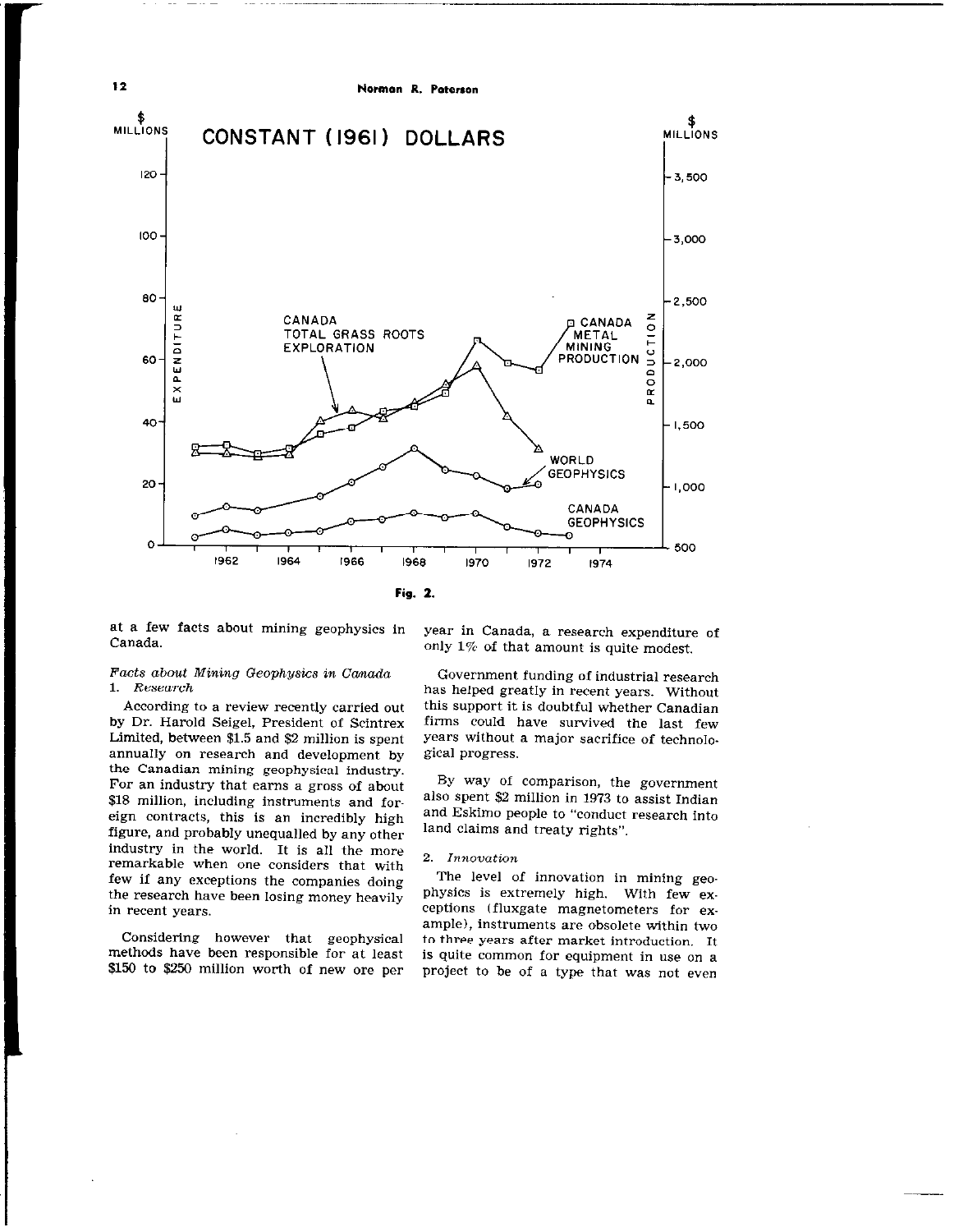geophysicists to design their own equipment, higher level of equipment performance and may be truthfully referred to as "state of the art".

Canadian mining geophysical firms carried physical salaries, but I would guess that in<br>out roughly equal amounts of airborne geo. Canada the average mining geophysicist is out roughly equal amounts of airborne geo. Canada the average mining geophysicist is<br>physics in Canada and abroad (about \$5 35 years old, has 1.5 university degrees (or physics in Canada and abroad (about \$5 35 years old, has 1.5 university degrees (or million), but that in ground geophysics the an average of five years at university). million), but that in ground geophysics, the an average of five years at university), overseas volume was almost twice as great. Spends  $30\%$  of his time away from home, overseas volume was almost twice as great spends  $30\%$  of his time away from home, as the domestic  $(S2.1 \text{ vs } $1.2 \text{ million})$ . Ex. gets 3 weeks' annual vacation (always in as the domestic (\$2.1 vs \$1.2 million). Ex- gets 3 weeks' annual vacation (always in<br>norts of geophysical instruments were  $50\%$  the winter) and earns between \$14.000 and ports of geophysical instruments were  $50\%$  the winter) and earns between \$14,000 and preater than domestic sales. Altogether \$16,000 a year. He has had 1.5 marriages: greater than domestic sales. Altogether  $$16,000$  a year. He has had 1.5 marriages;<br>53% of the \$18 million Canadian mining the can order beer in 4 languages and his 53% of the \$18 million Canadian mining he can order beer in 4 languages and his geophysics business was outside Canada life expectancy is about 65 yrs. I have geophysics business was outside Canada. life expectancy is about 65 yrs. I have<br>This is an extraordinarily high figure as never known a retired mining geophysicist. This is an extraordinarily high figure as compared with most service or manufactur. ing businesses. The majority of mining geophysicists ing businesses.

#### 4. Employment

It is estimated that at the present time, By contrast, the average engineer of the in Canada. This is an increase of approximately 159% over 1961, and implies a cur- and liberal fringe benefits.

invented five years previously. Whereas in rent level of expenditure in Canada of only the 1950's and early 1960's it was usual for \$30,000 per geophysicist. When one con-<br>geophysicists to design their own equipment, siders that this figure includes not only this role is now commonly assumed by elect-<br>
salaries of geophysicists but wages for field<br>
ronic design engineers working to geophy-<br>
technicians
and
helpers, draftsmen
and ronic design engineers working to geophy- technicians and helpers, draftsmen and sical specifications. This has led to a much other office workers, field expenses, depresical specifications. This has led to a much other office workers, field expenses, depre-<br>higher level of equipment performance and ciation and maintenance of field equipment, reliability, and most current instruments airborne survey costs including aircraft and may be truthfully referred to as "state of fuel (375,000 line mi. total in 1972), and all associated office rents and overheads, one can readily appreciate that geophysicists are 3. Foreign Business not paid very well. To the best of my know-Dr. Seigel (Fig. 3) estimates that in 1973 ledge there has never been a survey of geo-<br>anadian mining geophysical firms carried sphysical salaries, but I would guess that in

have little job security and poor prospects<br>for advancement.

there are roughly 210 geophysicists per. same age and experience in government manently employed in mining exploration service earns  $$17,000 \cdot $19,000$ , has unlimited in Canada. This is an increase of approxi- job security, far better working conditions

# ESTIMATED 1973 BUSINESS BY CANADlAN

#### MIMING GEOPHYSICAL COMPANIES

|                                | Domestic   | Foreign    | Total                         |
|--------------------------------|------------|------------|-------------------------------|
| Acrial Survey                  | 5.4(30.08) | 4.8(27.08) | 10.2(578)                     |
| Ground Survey                  | 1.2(6.78)  | 2.1(11.78) | 3.3(188)                      |
| Instrument Sales<br>rentals) & | 1.9(10.68) | 2.6(14.58) | 4.5(25%)                      |
| TOTALS                         | 8.1(47.08) | 9.5(53.08) | $(100$ <sup>8</sup> )<br>18.0 |

After H.O. Seigel - Feb. 1974

Fig. 3.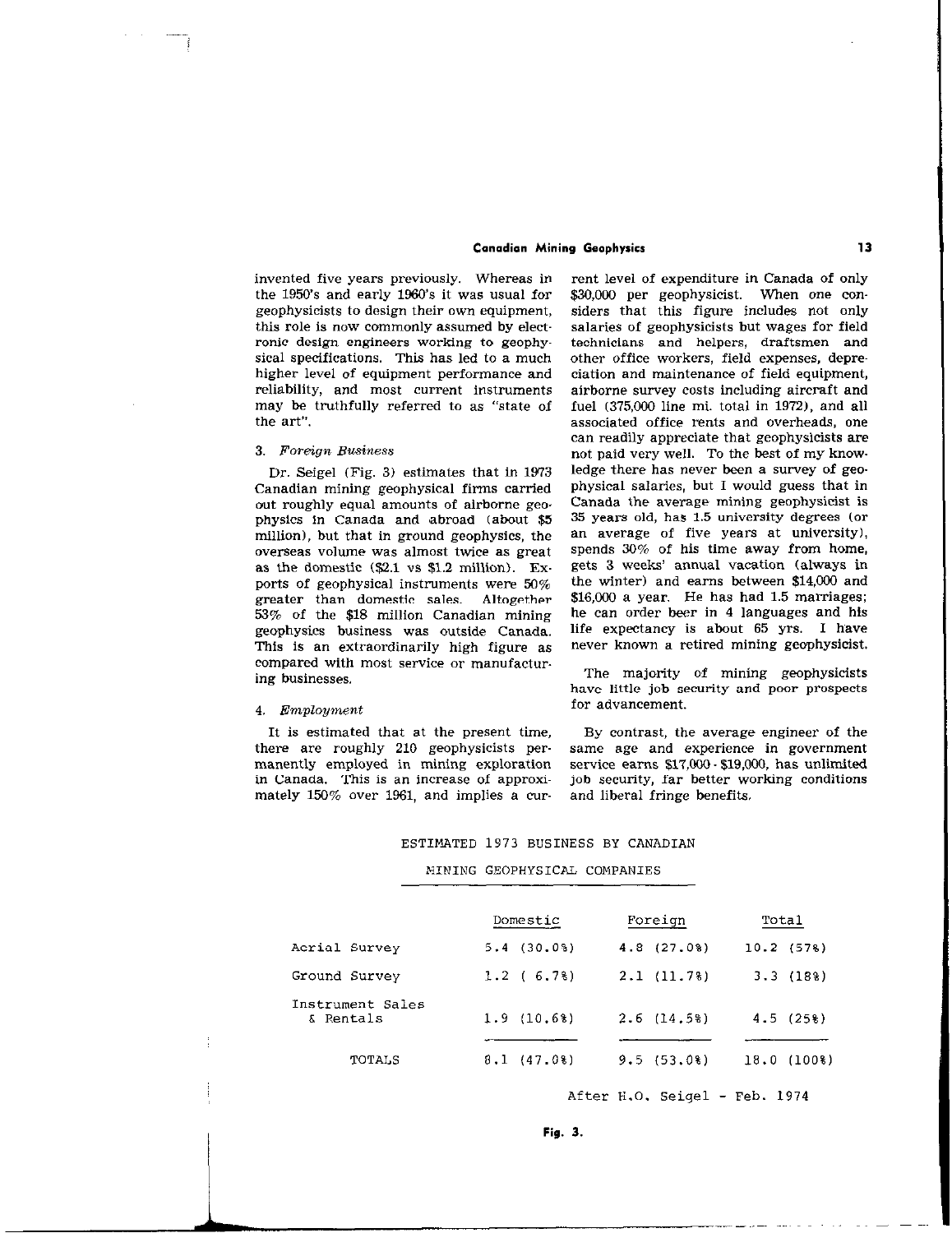## 5. Xhare of the Market

Despite the negative factors (or maybe because of them) Canada still enjoys a preeminent position in world mining geophysics. Dr. Seigel estimates that in 1973 Canadian firms carried out 40% of the world airborne survey work and 26% of the ground survey work. They probably supply at least 75% of the world's mining geophysical instruments, excluding the Soviet Union. Quite a record for a nation of only 20 million people. Mining geophysics may well be the only industry in which Canada dominates the world market.

## RECENT TECHNICAL DEVELOPMENTS AND TRENDS

## Equipment Miniaturization and Reliability

Significant improvement has been made in the last 13 years towards the miniaturiza tion of both airborne and ground equipment, accompanied by greatly improved reliability. This has come about, as stated earlier, largely as a result of a shift towards use of professional electronic design engineers under geophysical direction. Previously, geophysicists frequently did the design themselves and too often had to accompany the equipment in the field in order to keep it working. Space age electronic developments have, of course, made an im portant contribution.

With miniaturization and improved reliability have come changes in operating style and procedure. There is less need now for skilled electronic technicians in the field. Instruments tend to be of modular construction and operators are equipped with spare modules. There is an increasing tendency towards redundancy in field equipment as the cost of this is generally less than the cost of delays due to breakdowns.

Examples of typical, modern ground in. strumentation are shown in Figures 4, 5 and 6. The Geonics VLF-EM system in Figure 4 is not new but it is a good example of the trend towards smaller, more mobile and more rugged equipment. Figure 5 illustrates the Barringer GM 122, one of the new family of 1 gamma proton precession magnetometers. The cost of these is now comparable to that of the older, fluxgate instruments

and they have important advantages for many applications. Figure 6 shows the Exploranium GRS400, a hand-held gamma ray spectrometer. This unit is capable of performing a versatile role that would have required instrumentation many times as large only five years ago; and a role that could not have been performed by any equipment 13 years ago.

## Airborne EM

Whereas the most popular airborne sys. terns today are improved versions of ones that were flying in the early 1960's, there have been quite recent improvements that have significantly affected their performance. Chief of these is increased bandwidth. The towed bird quadrature systems operating in 1961 employed only two frequencies. The new 3.frequency McPhar F-500 system (Figure 7), based on the same principle, covers a bandwidth from 340 to 3,450 Hz. Two additional frequencies are to be added soon. The Scintrex Tridem system (Figure 8), based on the earlier Rio-Mullard wingtip design, operates at three frequencies in the bandwidth 500 to 8,000 Hz. The Mark VI INPUT system. by improved signal processing, has increased the sampling period of the transient voltage, which is equivalent to increasing its bandwidth. Barringer now operates multi-mode AEM equipment from a helicopter that effectively covers the range from 900 Hz. to more than 1 MHz.

Increasing bandwidth increases the aperture within which conductors can be detected; by adding frequencies, one also improves the potential for better interpretability.

Another important improvement in airborne EM has been in the area of signal to noise ratio. In most modern systems the noise level has been decreased by a factor of at least 4 to 5, without loss of resolution. In fact, the time constant has also been reduced in some cases.

## Multi-Parameter Sensing and Digital **Recording**

In 1961 I reported a trend toward the use of a combination of techniques in both airborne and ground exploration. This has continued, particularly since the advent of portable digital acquisition systems. It is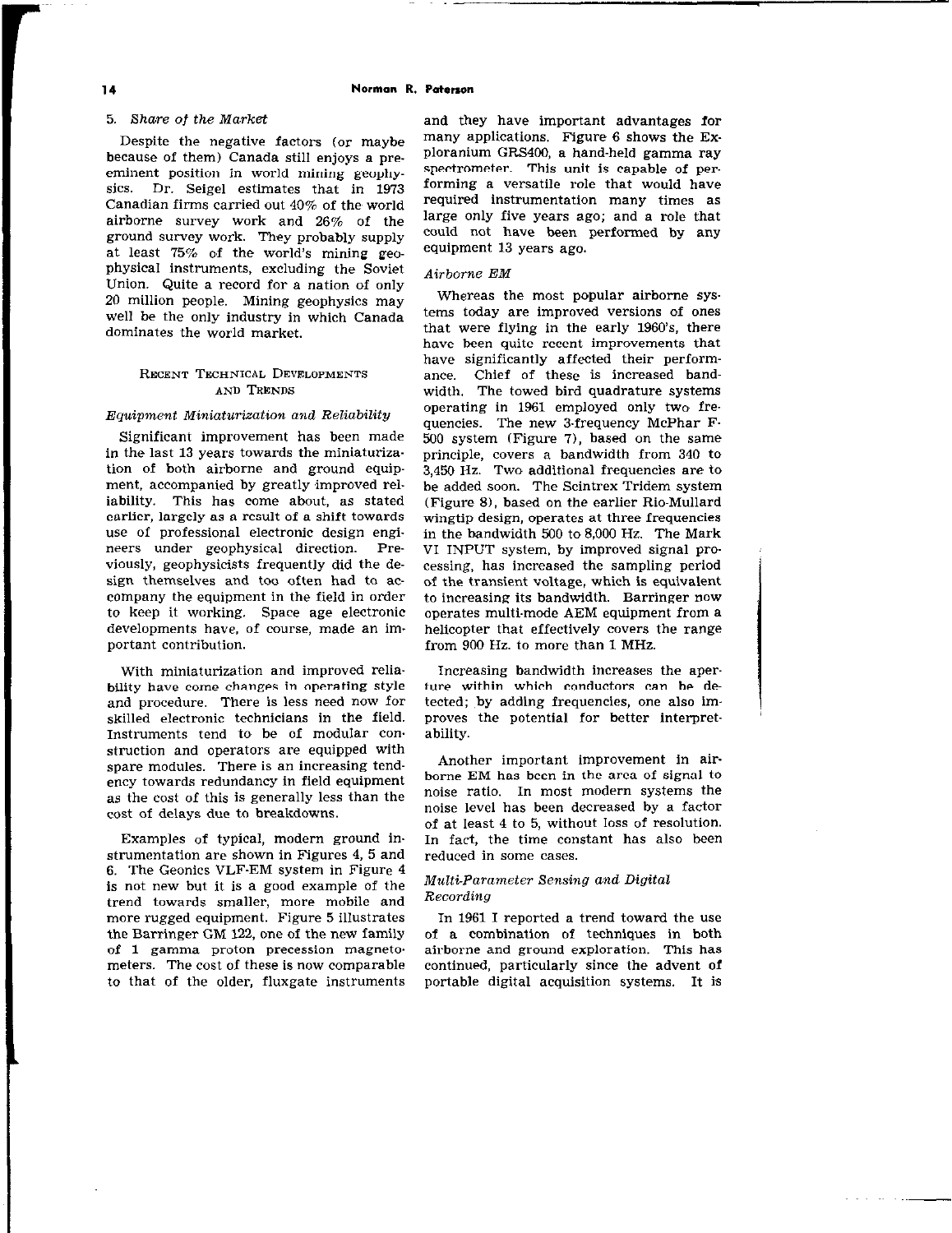common now for airborne systems, even in aircraft as small as a Britten-Norman Islander, or a helicopter, to record simultan. eously magnetic, EM and radiometric data, together with altimeter, camera and intervalometer. Figure 9 illustrates such a system installed in an Islander by Barringer Research Limited for Canadian operations. Included are, from top to bottom, a magnetometer, chart recorder, VLF E.phase and Radio phase, LF and Broadcast Band EM channels, and magnetic tape recorder  $-$  a total of about 30 channels of information.

Figure 10 shows a Barringer-equipped Allouette II helicopter with magnetometer, electrical and magnetic component VLF sensors, a broadcast band EM sensor, Exploranium gamma ray spectrometer and a variety of ancillary gear.

Processing of such a wide variety of information would not be practical without real time digital recording although analog recording of at least the main channels is still important for monitoring and preliminary interpretation purposes. The importance of multi-parameter sensing stems from the fact that it is seldom possible to recognize a mineral deposit from its signature in one parameter only. Used in combination it is possible to assign priorities to targets on a logical basis. A recent development which will further increase the power of multi.parameter sensing is airborne bio-geochemistry. The Barringer Airtrace system senses and records continuously a variety of metallic and other elements that are be lieved to concentrate in the atmosphere in the form of minute particles, largely by a process of transpiration from surface vegetation. Whatever the mechanism, it seems possible that one may be able to recognize mineral deposits by relative concentration of these elementary particles. The method would be even more effective when used in conjunction with magnetic, EM and other geophysical techniques.

#### Computer Processing and Machine Plotting

Major advances have been made in the computer processing and machine plotting of both airborne and ground geophysical data. Cost and therefore popularity of these methods increased sharply with the advent

i

of real time digital acquisition equipment, removing the necessity for laborious and costly manual digitization. I would guess that almost 50% of airborne geophysical survey data is now collected digitally and processed by computer. Machine contour. ing accounts for a still higher percentage. Manual steps are still necessary, particularly in the recovery and analysis of aircraft position.

Ground geophysical data are processed manually in most cases unless some form of analytical computation is required. We have found that manual procedures are still less expensive than mechanical for routine plotting and contouring. Where filtering, gradient calculation or some other process is desirable, this can sometimes be done cheaper by computer, followed by machine plotting and contouring. An example of a computer/machine plotter VLF-EM survey map is shown in Figure 11. The cost of preparing such a map from raw field data is in the range \$10 to 515 per line mile.

## Computer-Assisted Interpretation Methods

Significant improvements have been made in the use of computers for interpreting gra. vity, magnetic, electrical and I.P. data. In addition to working our libraries of type curws for all these methods'and developing interpretation aids such as nomograms and phasor diagrams, important progress has been made in inversion techniques. By this process the computer defines a physical model that best fits the observed geophysical data, rather than generating theoretical ano. malies which have to be matched and ad. justed by a process of trial and error. The method has been used effectively for resistivity, EM and gravity. A form of inversion referred to as magnetic susceptibility map. ping has recently been developed by Paterson, Grant & Watson Limited and is illustrated in Figures 12 to 15. Figure 12 shows a published aeromagnetic map in the Sturgeon Lake area of Northern Ontario. The magnetic data, digitized and gridded at an appropriate interval (in this case l/8 mile), is used to calculate the susceptibility of an equal number of vertical prisms (Figure 13) whose upper edges form the ground surface. The susceptibilities are contoured to produce a magnetic susceptibility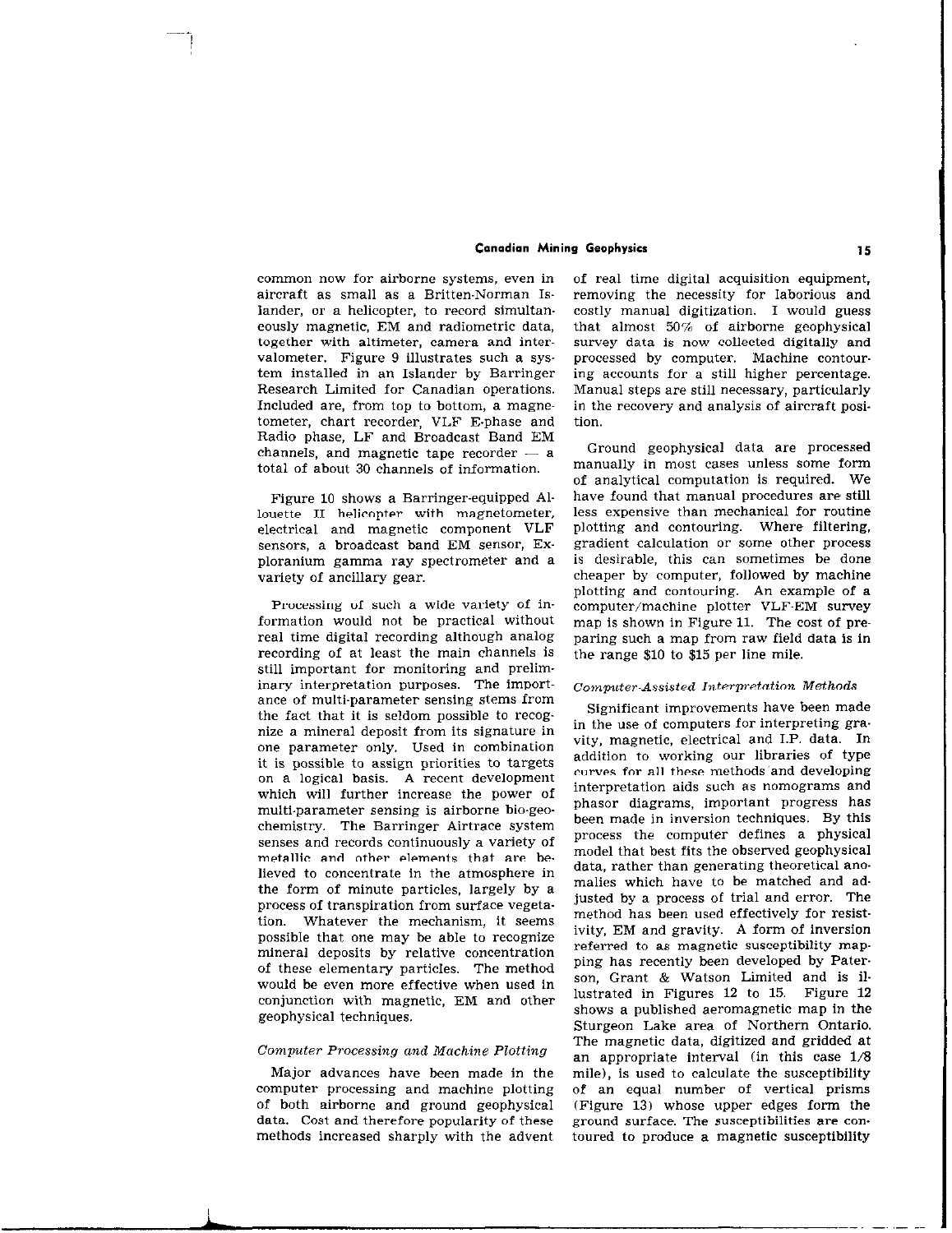16 Norman R. Paterson



Profiles of quadrature response.

Pig. 11.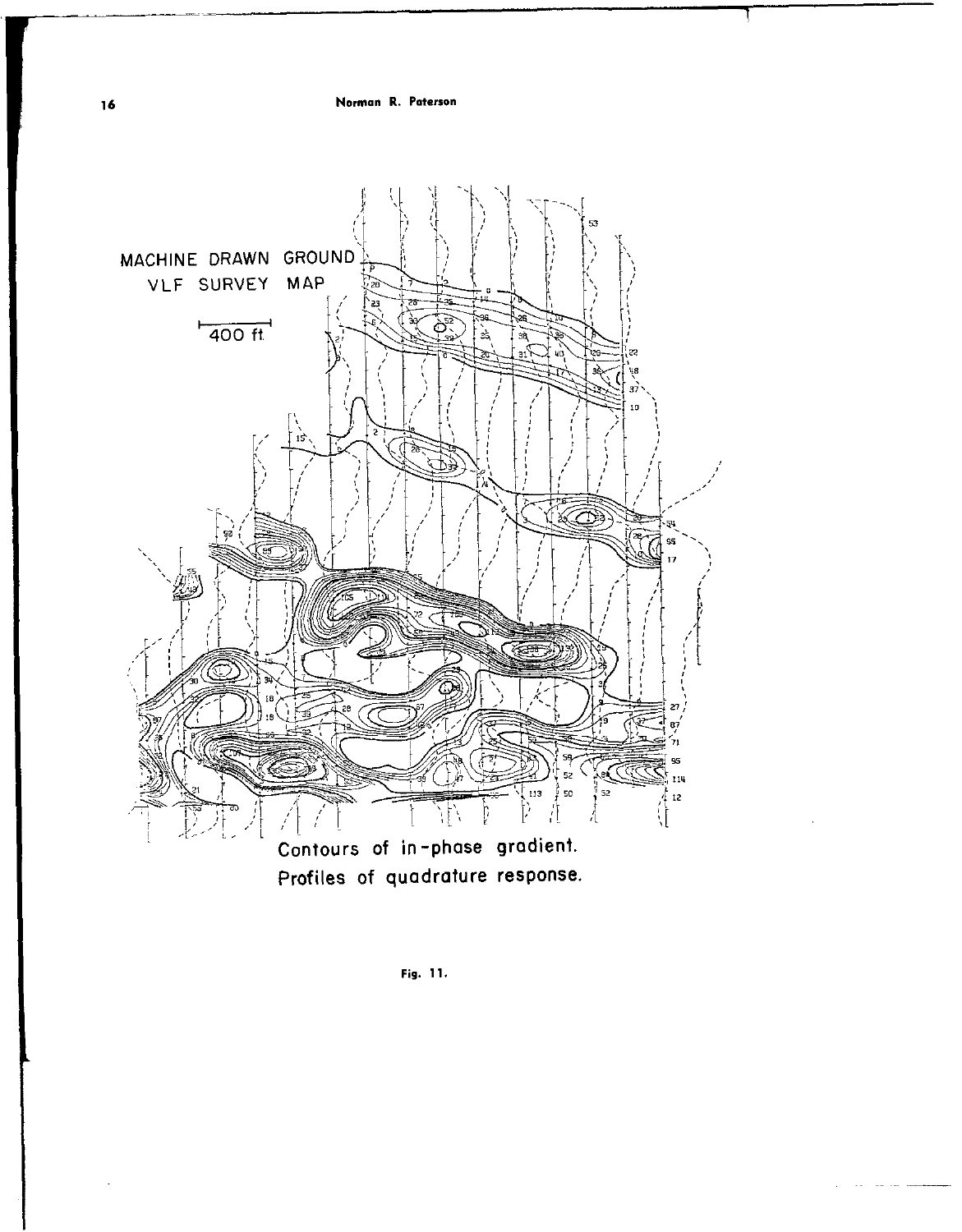

Fig. 12.

map as seen in Figure 14. Areas of equal susceptibilty are then zoned mechanically and correlated with available geological data to produce an interpretation map, as shown in Figure 15. The process is quite different from filtering in that the end product is a physical property map of the ground rather than an anomaly map which is dependent on source size and configuration, aircraft height, magnetic latitude and other variables, Unfortunately for magnetics, lithologic classifications are based primarily on silica rather than magnetite content. In very few cases is the zoned susceptibility map directly interpretable in terms of lithology. However, we are finding increasingly that the magnetic zoning reveals secondary phenomena associated with alteration and metamorphism that interpreted in conjunction with the known geology can be even more important from an exploration point of view. What one looks for in this case are magnetic zones that fail to conform with the simple geological model. One such zone is quite evident in Figures 14 and 15, and is believed to represent a zone of intense alteration that may be related to the four copper-zinc orebodies located along it.

## Studies on the EM Effects of Finite Host Rock and Overburden Conductivity

Traditionally, interpretation of airborne and ground EM data has been based on the assumption of a free space condition, i.e., the host rock and overburden have zero

17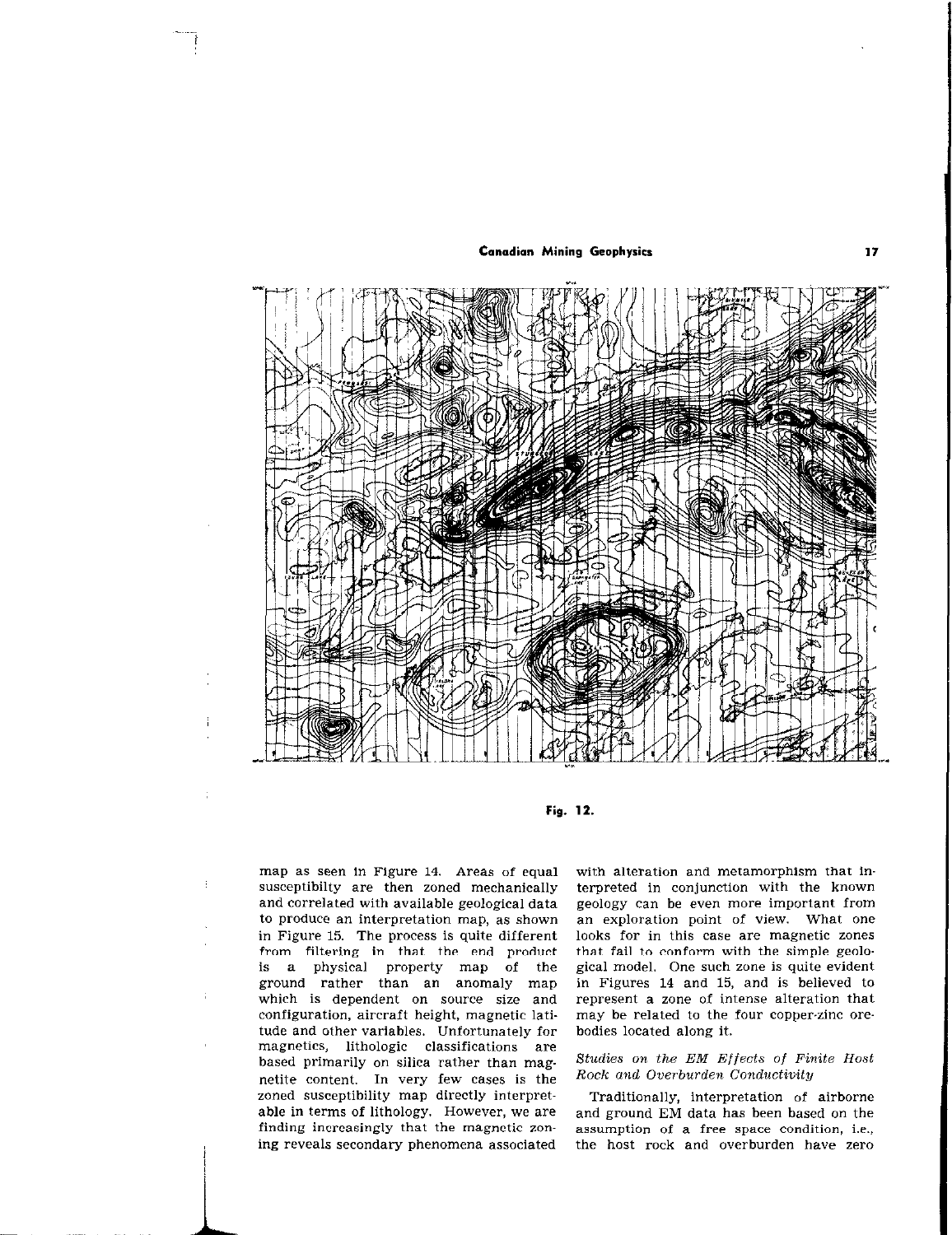I8 Norman R. Paterson



Fig. 13.

conductivity. This approximation has worked well in certain parts of the Canadian Shield but its shortcomings have been observed increasingly in areas of younger rock and/or heavy overburden. Studies at the University of Toronto and at several centres in India have been aimed at determining the effects of changes in host rock and over. burden conductivity. The effects are complex and different for each EM system, but progress has been sufficient to permit us to make a qualitative compensation in some cases. Figure 16 is the result of recent studies in India for a horizontal loop system over a dipping sheet conductor. The EM response is seen to increase rapidly as the host rock conductivity increases. The

quadrature component is the one most strongly effected.

#### Economic and Political Factors

It is evident from the facts we have listed about the mining geophysical industry that to support the level of innovation necessary on so small a sales volume, high profit margins and long term stability are required. Unfortunately, because of the violent cycles in exploration activity, neither of these conditions exist. With the exception of a short period around 1968 to 1970, the Canadian Mining geophysics industry has been in a condition of serious oversupply. This has caused a downward pressure on prices, and losses have inevitably occurred. The record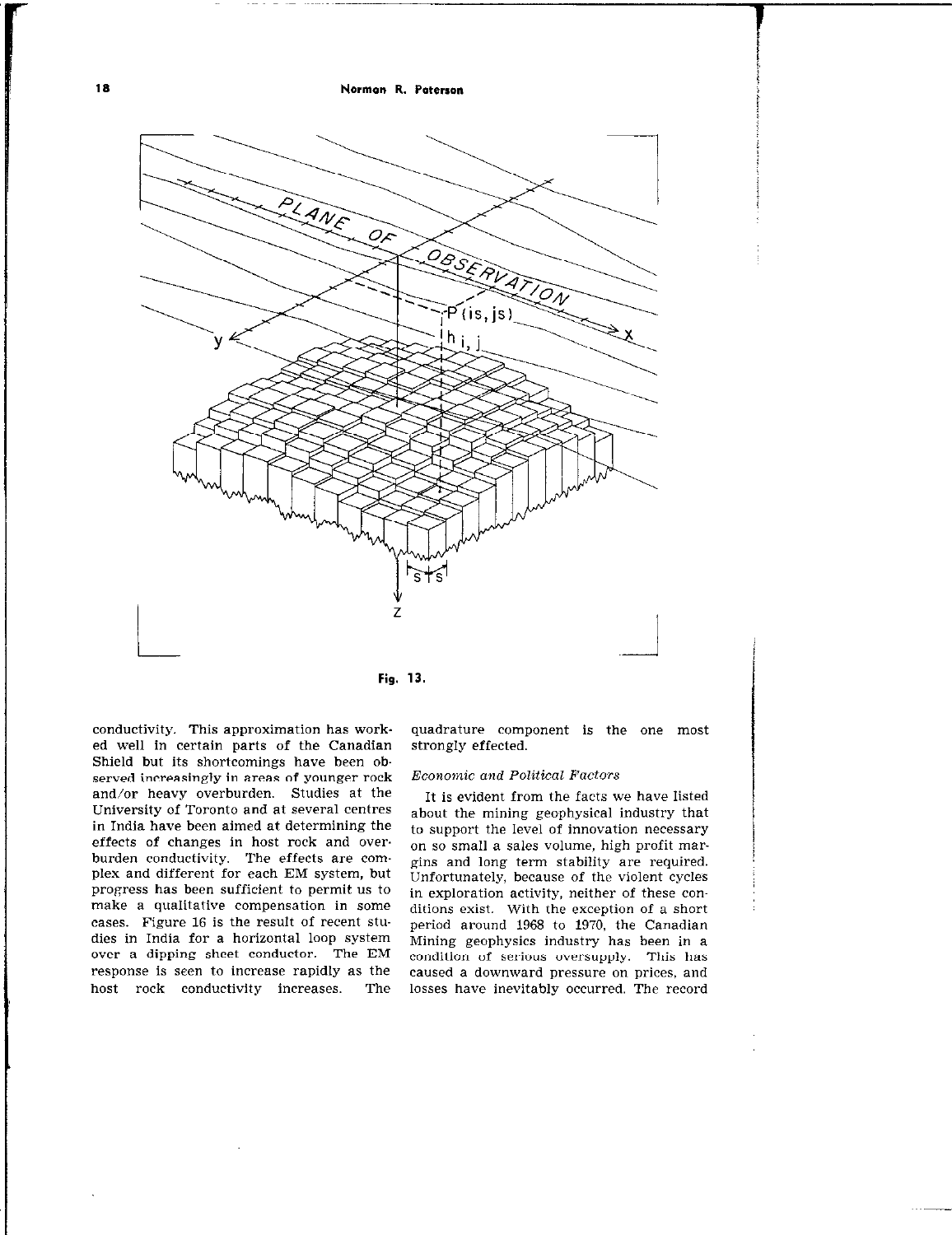

t

Fig. 14.



Fig. 15.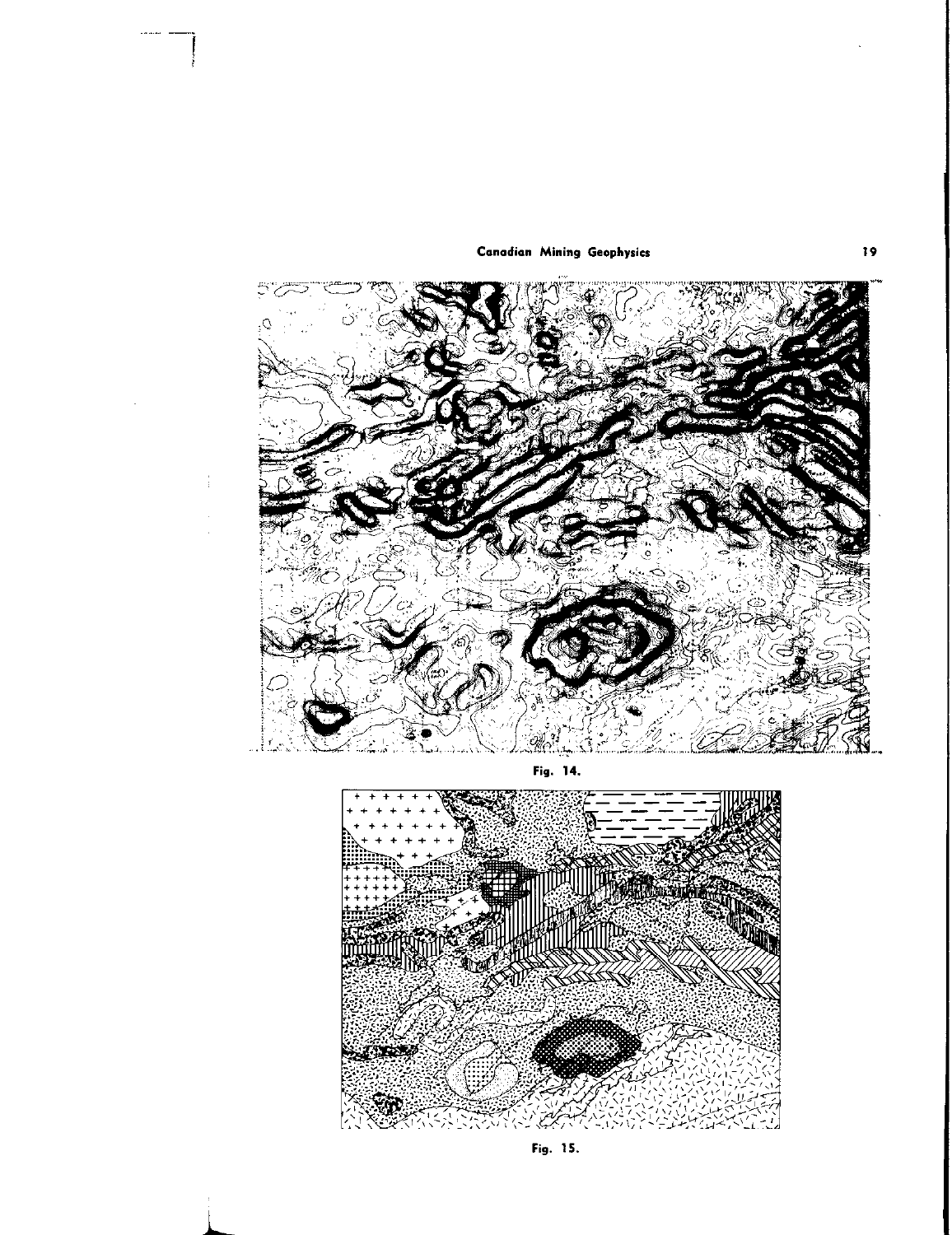

of profitability for the industry has been poor, even when averaged over longer per. iods. In terms of 1961 dollars, geophysical survey prices have remained constant or have actually decreased. The same is true of instruments. As you know, this has not been the case in the petroleum industry, where average survey prices have probably tripled during the same period. There has been a welcome trend recently towards consolidation among survey contractors, together with an increased involvement by larger and more sophisticated financing groups. Already this appears to have had the effect of reducing price cutting and improving business performance. It is clear, however, that higher prices are necessary as a hedge against the fluctuations in business level that seem to be an inevitable part of the Canadian mining economy.

We ask ourselves constantly why, when there is such an obvious need for the discovery and development of our natural re. sources, exploration should suffer these wild fluctuations and fall so far behind the level required to meet the country's minimum need. A popular explanation is that exploration is uneconomic. Spokesmen in industry and government alike have questioned whether exploration really pays for itself. They point to the main sources of major mining company profits and explain that these were not the result of sophisticated exploration, but were stumbled over many years ago. More than one major producer has quit exploration on these tenuous grounds.

Fortunately, this view is not held by the majority of metal mining companies. Nor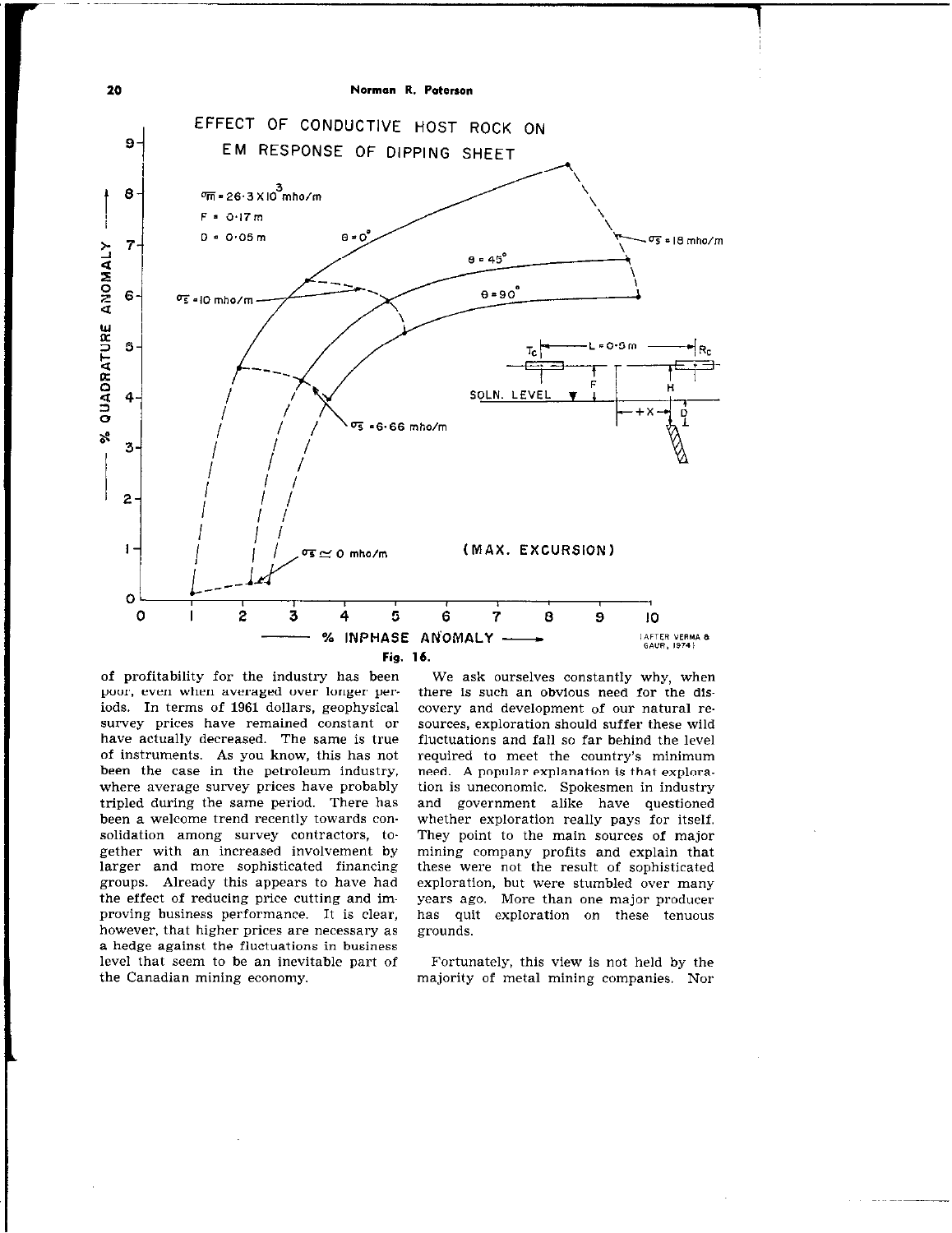will it stand up to critical examination. In Canada, an average annual expenditure of \$65 million over the past five years has resulted directly in the discovery of 3.5 new mines per year, for an average cost of around \$18.5 million per mine. If one assumes a dollar value of between \$300 and \$500 million dollars for the metallic ore discovered annually during the same period, one finds that the cost of exploration works out at around 16% of the gross value. This figure is probably much too high if one considers the additions to reserves that inevitably occur after the initial mine discovery. (If one assumes that discovery is actually equal to production, one can argue that it costs only 2% of the value of ore discovered, to maintain supply). If one compares this exploration cost with that of petroleum, it is apparent that, though not insignificant, it is not a major factor in the economic equation. I think I am right in saying that in the case of petroleum, exploration cost is seldom less than 50% of the well-head value ,and in areas like the Arctic Islands, it is very much higher.

The major determinable factor in the economics of metal mining is the cost of mine development. In 1973 this amounted to a total of about \$850 million dollars in Canada. Dividends paid by mining companies during the same period were around \$312 million dollars. Return on invested capital in the mining industry is probably lower than in any of the other major industries, despite the very much higher risk.

A still more significant factor in the economic equation is the tax taken by various levels of government. If we leave aside the truly absurd legislation proposed in British Columbia, we still find that the government share of the gross value of ore produced in Canada is approximately 15%. Under new legislation proposed for Ontario, a Conservative province, the total government take could easily be as high as 25% of gross.

It is important to keep these factors in perspective when considering the reasons for the low level of exploration. For example, Ontario recently introduced a costsharing scheme whereby the provincial government paid 1/3rd of exploration costs in designated areas. I understand that acceptance of this program has been disappointing. A moderate easing of the restrictions on junior mining company financing has led to increased exploration activity and discovery by such companies. But in contrast to the 1950's and early 1960's, discoveries have not resulted in large gains in the prices of company stock. The reason for both of these phenomena is that new ore deposits, particularly small ones, are of little value if they cannot be developed and mined profitably. Under tax legislation existing in the 1950's one could be fairly certain that a few million tons of high grade copper-zinc ore would be a profitable venture. Now, with metal prices more than twice as high, you have to take a very different view. The truth is that mining companies are unwilling to invest even the small amount that is necessary to dis. cover mines if they cannot be reasonably assured of a satisfactory overall rate of return on investment in the long run. It is not the funds necessary for the exploration, but the subsequent capital cost, that is the deciding factor.

In view of this and the concern expressed by most federal and provincial spokesmen at the serious drop in Canadian exploration, it seems incredible that the return on investment is being further, deliberately eroded by increasingly severe taxation. One cannot help but feel that the industry is like the unfortunate Alice in Wonderland where the rules of the game are constantly changing and the reward for success is "Off with her head".

#### Prognosis

It is hard to see how the immediate future in Canadian mining geophysics can be other than upward, though the improvement is likely to be slow.

As we have seen, the main contributing factor to our current exploration predicament has been the inexorable trend of government towards the management and control of mineral resources. Though this trend is bound to continue, I believe that the main impact on exploration activity has already been felt. We are entering now a new era of mineral exploration and development calling for much greater coopera